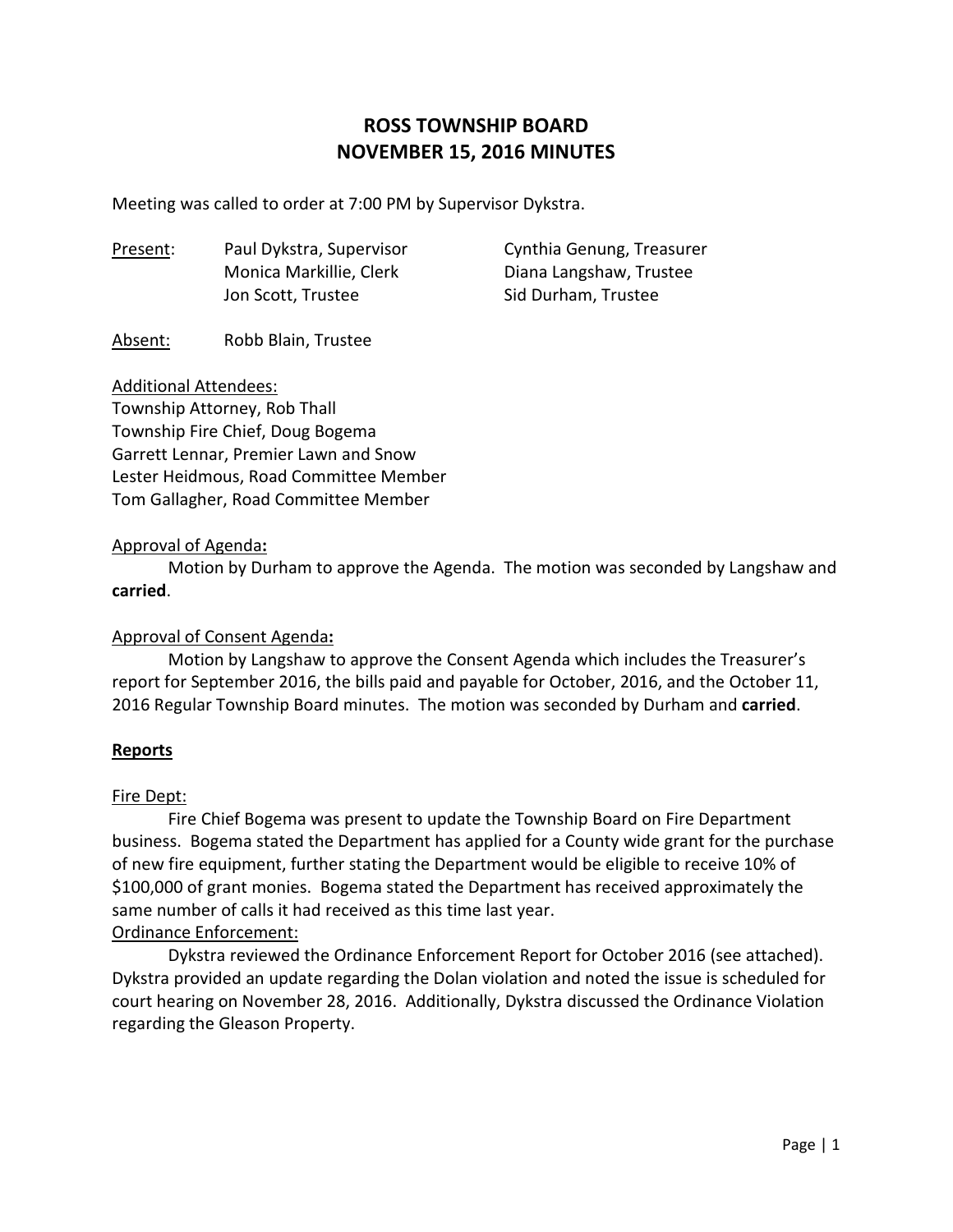### Police Report**:**

 Dykstra reviewed the Kalamazoo County Sheriff's Dept. report for calls in the Township during October 2016 (see attached).

### Planning Commission:

 Scott provided an update on Planning Commission business including recent work regarding Horse Boarding and the development of a Watershed Protection Ordinance.

#### Parks Committee:

 Scott reported the Parks Committee is currently working with Parks Planner, Lee Adams, on the development of a Ross Township's Parks and Recreation Master Plan. Additionally, Scott discussed the current Parks Committee Member opening. Scott recommended Township Resident, Lynne Chipman, for the position.

 Motion by Scott to accept the recommendation to appoint Lynne Chipman to fill the Parks Committee vacancy. The motion was seconded by Durham and **carried**.

#### Supervisor Report:

 Dykstra provided an update regarding Township Business. Dykstra reported the new building and the move have been the main focus. Additionally, he thanked the staff who assisted with the move. Durham acknowledged Dykstra for his time, hard work, and dedication with the new building project.

### Road Committee:

 Durham provided an update regarding the Road Committee work that has been completed to date. Durham reported the Committee is recommending the Township Board establish a 7 year Special Assessment District on a per parcel basis which includes \$250 for improved parcels and \$125 for vacant parcels per year. It was noted tax exempt parcels would be included in the Special Assessment. Durham recommended the Board approve a Resolution to establish the proposed Special Assessment District. Thall stated a Resolution of intent to establish the District would need to be developed for consideration at the December Meeting.

 Details regarding the proposal were discussed at this time. Les Heidmous, Road Committee Member, inquired about the assessment related to non-profit parcels. Thall addressed questions regarding the primary and private roads in the Township.

 Motion by Durham to proceed with the process of establishing a road repair Special Assessment District in the Township. The Motion was seconded by Scott and **carried**.

#### Public Comment**:**

No public comments

## **Old Business**

#### Fire Station Update-Ribbon Cutting Ceremony**:**

 It was the consensus of the Board to have the Ribbon cutting ceremony for the new building and fire station in the spring of 2017.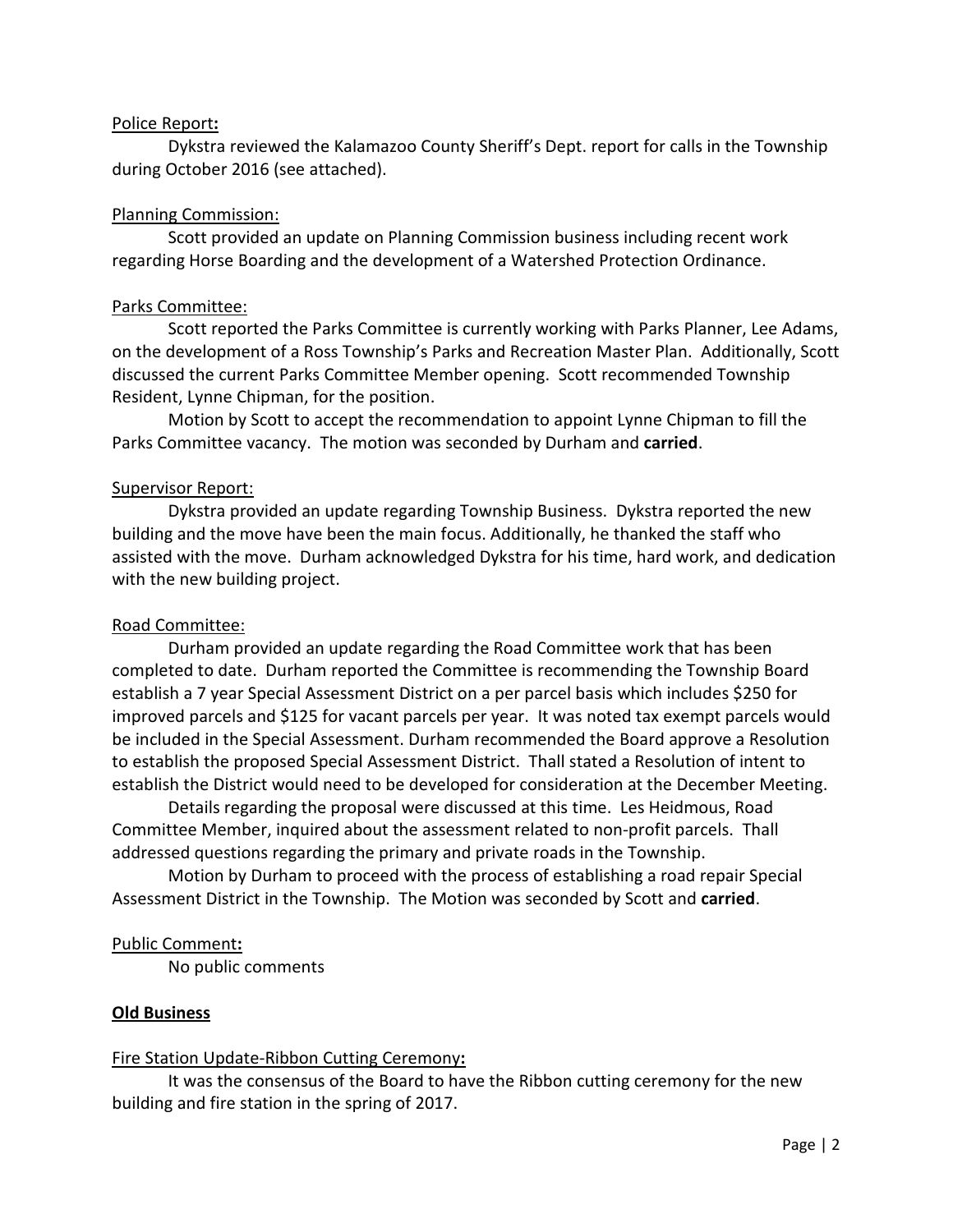## **New Business**

## 2017 Health Savings Account Renewals:

 Motion by Scott to approve the renewal of the HSA Accounts for 2017 in the amount of \$3400 for a Single plan and \$5700 for a Family plan with the agreement not to exceed \$9100. The Motion was seconded by Durham and **carried**.

## Snow Removal Bids:

 Motion by Durham to approve the bid submitted by Premier Lawn and Snow for 2016- 2017 snow removal services. The motion was seconded by Langshaw and **carried**.

# Ross Township/Social Media:

Motion by Scott to authorize the Supervisor to create a Facebook page for Ross Township with the agreement to have a Facebook Policy adopted prior to launching the page. The motion was seconded by Durham and **carried**.

# Resignation of Board of Review Member Lyle Showerman:

 Motion by Genung to accept the Resignation submitted by Lyle Showerman from the Board of Review effective November 15, 2016. The motion was seconded by Langshaw and **carried**.

## Resignation of ZBA Member Ed Harvey:

 Motion by Markillie to accept the resignation of ZBA Member Ed Harvey effective immediately as of November 15, 2016. The motion was seconded by Durham and **carried**.

# Appointment of New ZBA Member:

 Motion by Durham to approve the appointment of Jim Dekryter to the Zoning Board of Appeals effective November 15, 2016. The motion was seconded by Markillie and **carried**.

## Appointment of New BOR Member:

 Motion by Scott to appoint Norm Kellogg to the Board of Review effective November 15, 2016. The motion was seconded by Durham and **carried**.

## Proposal of additional Term for Planning Commission Member Victor Ezbenko**:**

 Motion by Durham to renew the expiring Term of Planning Commission Member Victor Ezbenko, effective January 1, 2016. The motion was seconded by Scott and **carried**.

# Member's Time**:**

The Board expressed support Township Treasurer Syndee Genung and welcomed her back from her leave of absence. Scott acknowledged Dykstra and staff for the work put forth during the building Project.